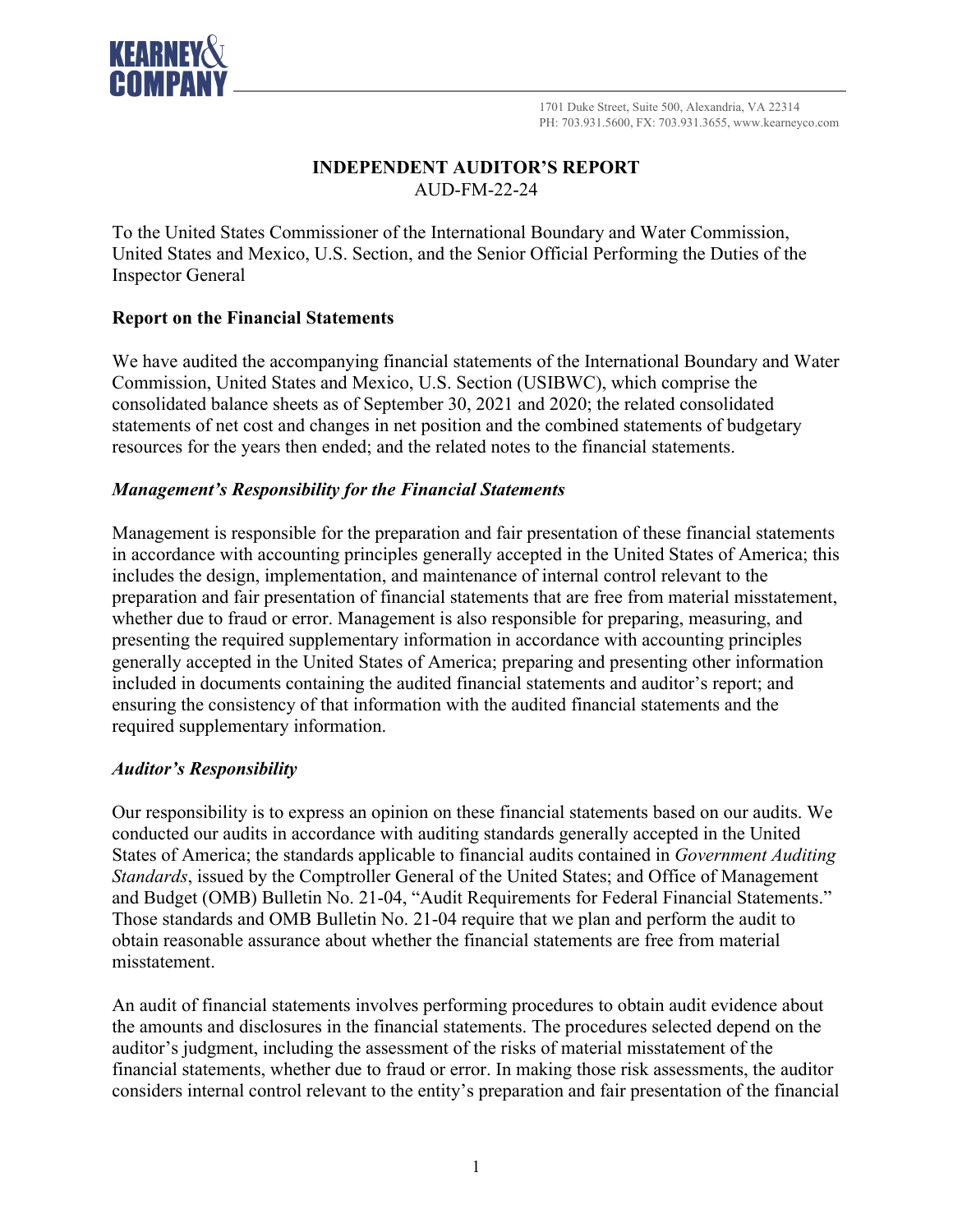

statements in order to design audit procedures that are appropriate under the circumstances, but not for the purpose of expressing an opinion on the effectiveness of the entity's internal control. Accordingly, we express no such opinion. An audit of financial statements also includes evaluating the appropriateness of accounting policies used and the reasonableness of significant accounting estimates made by management, as well as evaluating the overall presentation of the financial statements. Our audits also included performing such other procedures as we considered necessary in the circumstances.

We believe that the audit evidence we have obtained is sufficient and appropriate to provide a basis for our audit opinion.

#### *Opinion on the Financial Statements*

In our opinion, the financial statements referred to above present fairly, in all material respects, the financial position of USIBWC as of September 30, 2021 and 2020, and its net cost of operations, changes in net position, and budgetary resources for the years then ended, in accordance with accounting principles generally accepted in the United States of America.

#### *Other Matter*

#### *Required Supplementary Information*

Accounting principles generally accepted in the United States of America require that the Management's Discussion and Analysis, Deferred Maintenance and Repair, which includes the condition assessments of heritage assets, and the Combining Statement of Budgetary Resources (hereinafter referred to as "required supplementary information") be presented to supplement the financial statements. Such information, although not a part of the financial statements, is required by OMB Circular A-136, "Financial Reporting Requirements," and the Federal Accounting Standards Advisory Board, which consider the information to be an essential part of financial reporting for placing the financial statements in an appropriate operational, economic, or historical context. We have applied certain limited procedures to the required supplementary information in accordance with auditing standards generally accepted in the United States of America, which consisted of making inquiries of management about the methods of preparing the information and comparing the information for consistency with management's responses to our inquiries, the financial statements, and other knowledge we obtained during our audits of the financial statements. We did not audit and we do not express an opinion or provide any assurance on the information because the limited procedures do not provide us with sufficient evidence to express an opinion or provide any assurance.

## **Other Reporting Required by** *Government Auditing Standards*

In accordance with *Government Auditing Standards* and OMB Bulletin No. 21-04, we have also issued reports, dated January 14, 2022, on our consideration of USIBWC's internal control over financial reporting and on our tests of USIBWC's compliance with certain provisions of applicable laws, regulations, and contracts for the year ended September 30, 2021. The purpose of those reports is to describe the scope of our testing of internal control over financial reporting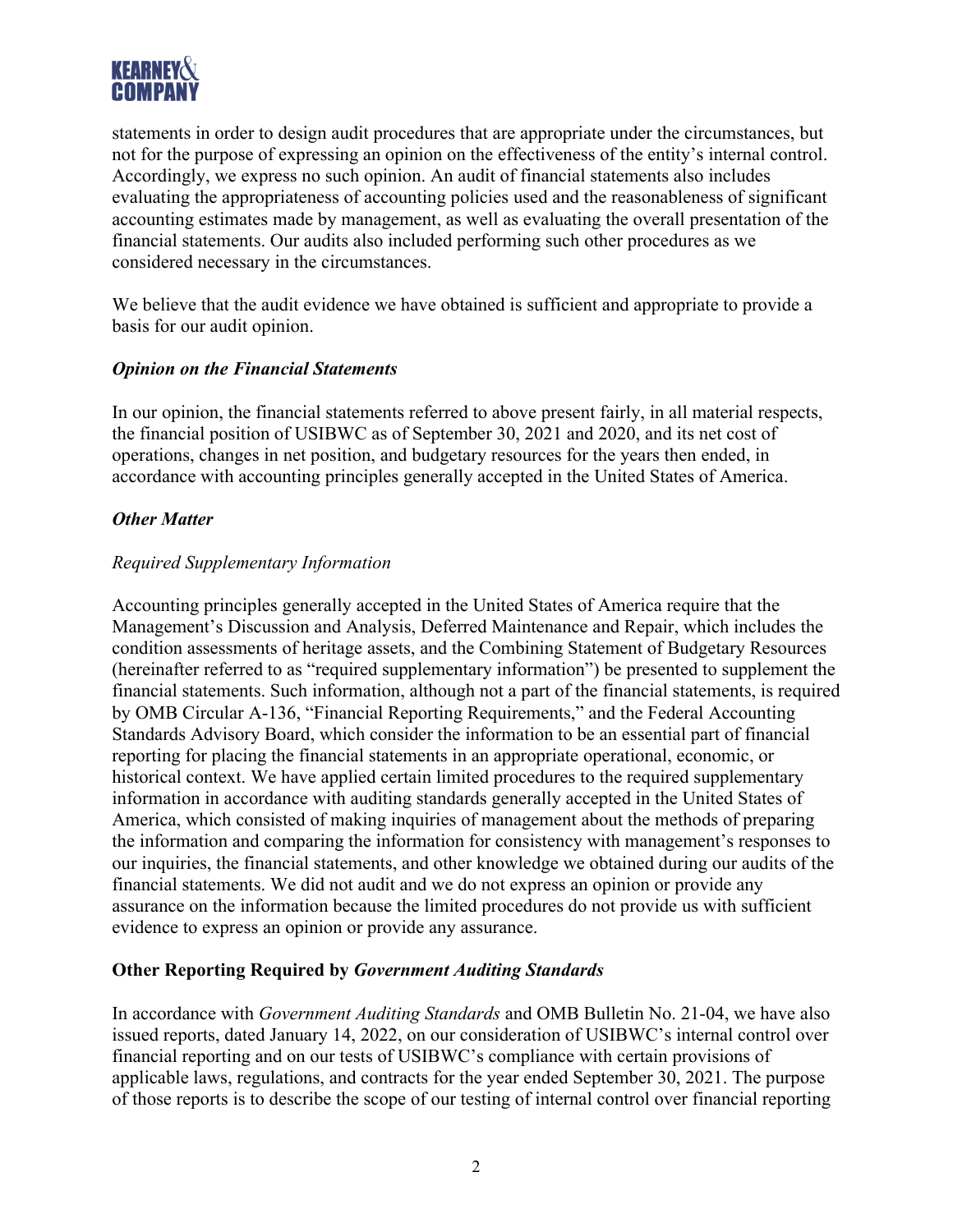

and compliance and the results of that testing and not to provide an opinion on internal control over financial reporting or on compliance. Those reports are an integral part of an audit performed in accordance with *Government Auditing Standards* and OMB Bulletin No. 21-04 and should be considered in assessing the results of our audits.

Keawery " Corp ony

Alexandria, Virginia January 14, 2022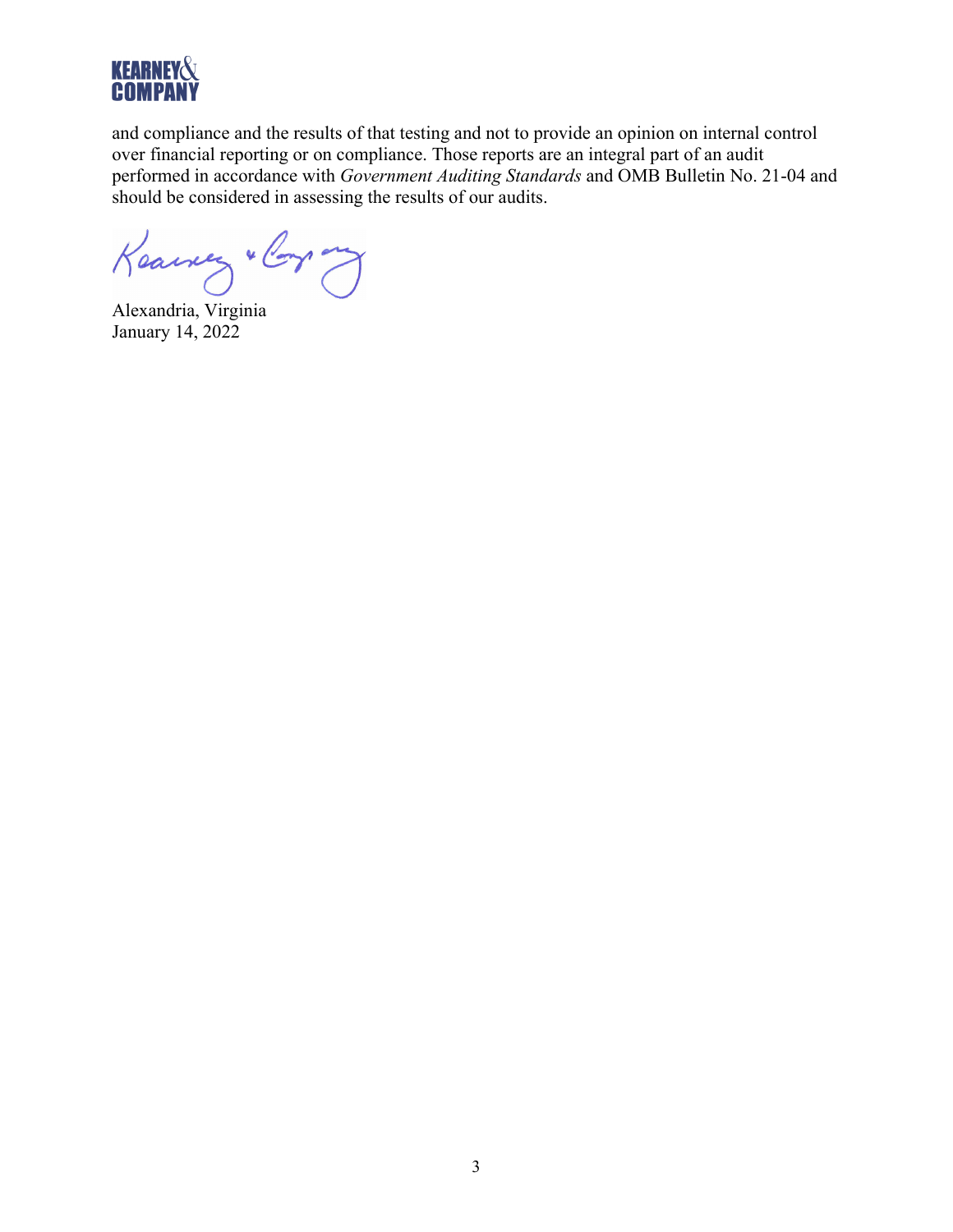

## **INDEPENDENT AUDITOR'S REPORT ON INTERNAL CONTROL OVER FINANCIAL REPORTING**

To the United States Commissioner of the International Boundary and Water Commission, United States and Mexico, U.S. Section, and the Senior Official Performing the Duties of the Inspector General

We have audited, in accordance with auditing standards generally accepted in the United States of America; the standards applicable to financial statement audits contained in *Government Auditing Standards*, issued by the Comptroller General of the United States; and Office of Management and Budget (OMB) Bulletin No. 21-04, "Audit Requirements for Federal Financial Statements," the financial statements and the related notes to the financial statements of the International Boundary and Water Commission, United States and Mexico, U.S. Section (USIBWC), as of and for the year ended September 30, 2021, and we have issued our report thereon dated January 14, 2022.

# **Internal Control Over Financial Reporting**

In planning and performing our audit of the financial statements, we considered USIBWC's internal control over financial reporting (internal control) to determine the audit procedures that are appropriate in the circumstances for the purpose of expressing our opinions on the financial statements, but not for the purpose of expressing an opinion on the effectiveness of USIBWC's internal control. Accordingly, we do not express an opinion on the effectiveness of USIBWC's internal control. We limited our internal control testing to those controls necessary to achieve the objectives described in OMB Bulletin No. 21-04. We did not test all internal controls relevant to operating objectives as broadly defined by the Federal Managers' Financial Integrity Act of 1982, [1](#page-3-0) such as those controls relevant to ensuring efficient operations.

A deficiency in internal control exists when the design or operation of a control does not allow management or employees, in the normal course of performing their assigned functions, to prevent, or detect and correct, misstatements on a timely basis. A material weakness is a deficiency, or combination of deficiencies, in internal control such that there is a reasonable possibility that a material misstatement of the entity's financial statements will not be prevented or detected and corrected on a timely basis. A significant deficiency is a deficiency, or a combination of deficiencies, in internal control that is less severe than a material weakness, yet important enough to merit attention by those charged with governance.

Our consideration of internal control was for the limited purpose described in the first paragraph of this section and was not designed to identify all deficiencies in internal control that might be material weaknesses or significant deficiencies and therefore, material weaknesses or significant deficiencies may exist that have not been identified. Given these limitations, during our audit we did not identify any deficiencies in internal control that we consider to be material weaknesses.

<span id="page-3-0"></span><sup>1</sup> Federal Managers' Financial Integrity Act of 1982, Pub. L. No. 97-255, 96 STAT 814 (September 8, 1982).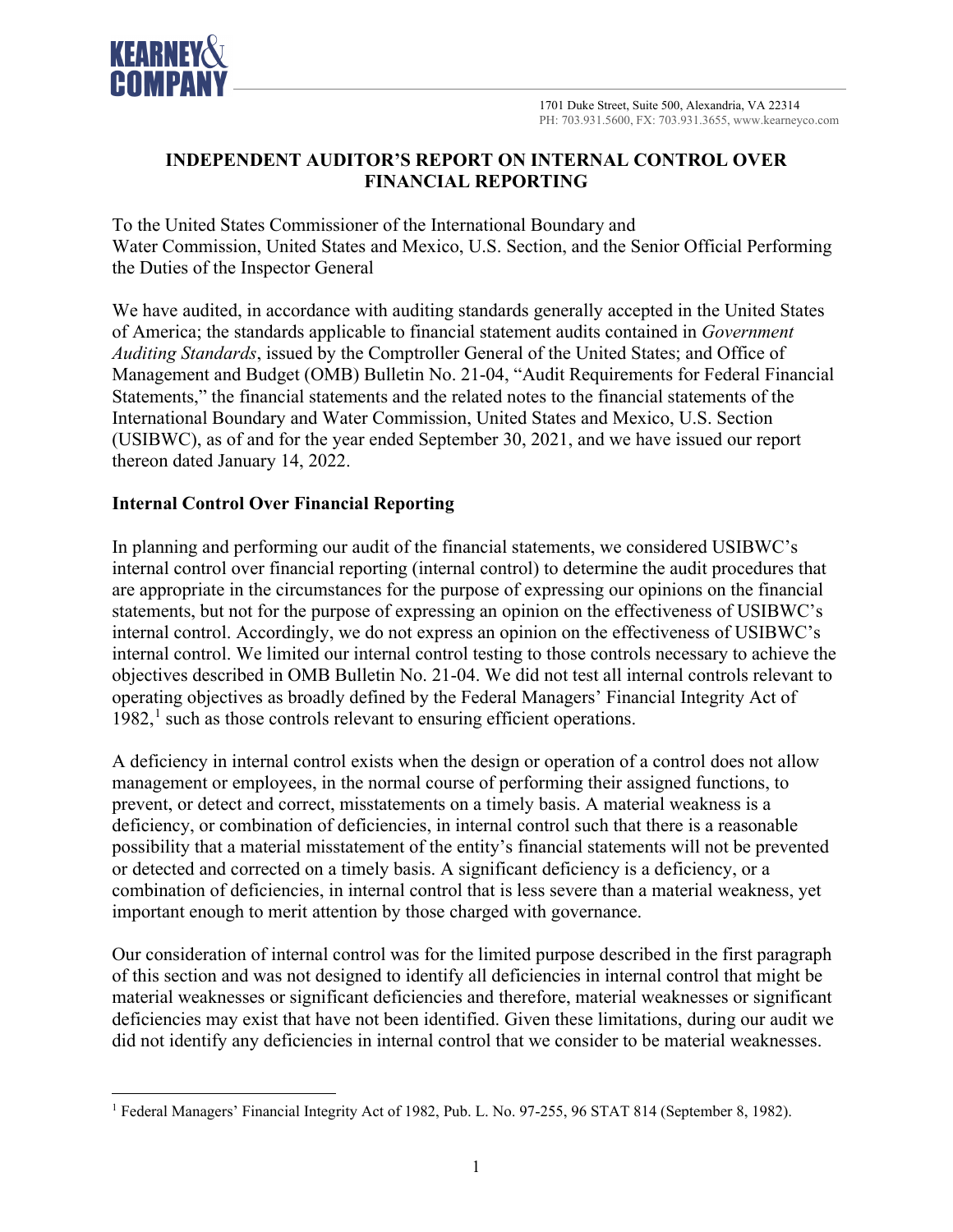

We identified a deficiency in internal control, described below, as an item that we consider to be a significant deficiency.

## **Significant Deficiency**

### **Information Technology**

USIBWC uses key information systems maintained by the Department of State (Department), including general support systems and applications for accounting, budget execution, procurement, and logistics. The Department is responsible for maintaining an adequate information security program over these systems. The Department's general support system, a component of its information security program, is the gateway for all the Department's systems, including the key financial management systems used by USIBWC. Generally, control deficiencies noted in the information security program are inherited by the systems that reside in it.

On behalf of the Office of Inspector General (OIG), we audited the Department's FY 2021 information security program, in accordance with the Federal Information Security Modernization Act of [2](#page-4-0)014 (FISMA).<sup>2</sup> During that audit,<sup>[3](#page-4-1)</sup> we concluded that the Department did not have an effective organization-wide information security program. Specifically, we determined that eight of nine domains included in the "FY 2021 Inspector General Federal Information Security Modernization Act of 2014 (FISMA) Reporting Metrics, Version 1.1" were operating below an effective level. Some of the deficiencies identified that we determined impacted internal controls related to financial reporting were:

- Lack of an effective process to timely authorize and reauthorize the Department's information systems to operate.[4](#page-4-2)
- Incomplete and ineffective periodic reviews of privileged user accounts.<sup>[5](#page-4-3)</sup>
- Inconsistent and ineffective scanning processes to identify and remediate vulnerabilities.

Without an effective information security program, the Department remains vulnerable to IT-centered attacks and threats to its critical mission-related functions. Information security program weaknesses can affect the integrity of financial applications, which increases the risk that sensitive financial information could be accessed by unauthorized individuals or that

<span id="page-4-0"></span><sup>2</sup> Public Law No. 113-283, 128 STAT. 3079-3080 (December 18, 2014).

<span id="page-4-1"></span><sup>3</sup> Office of Inspector General, *Audit of the Department of State FY 2021 Information Security Program* (AUD-IT-22-06, October 2021).

<span id="page-4-2"></span><sup>&</sup>lt;sup>4</sup> According to the National Institute of Standards and Technology, Special Publication (SP) 800-37, rev. 2, "Risk Management Framework (RMF) for Information Systems and Organizations," December 2018, at 91, an authorization to operate is "the official management decision given by a senior Federal official or officials to authorize operation of an information system and to explicitly accept the risk to agency operations (including mission, functions, image, or reputation), agency assets, individuals, other organizations, and the Nation based on the implementation of an agreed-upon set of security and privacy controls."<br><sup>5</sup> National Institute of Standards and Technology, SP 800-53, rev. 4, "Security and Privacy Controls for Information

<span id="page-4-3"></span>Systems and Organizations," January 2015, at B-17, defines a privileged user as a "user that is authorized (and therefore, trusted) to perform security-relevant functions that ordinary users are not authorized to perform."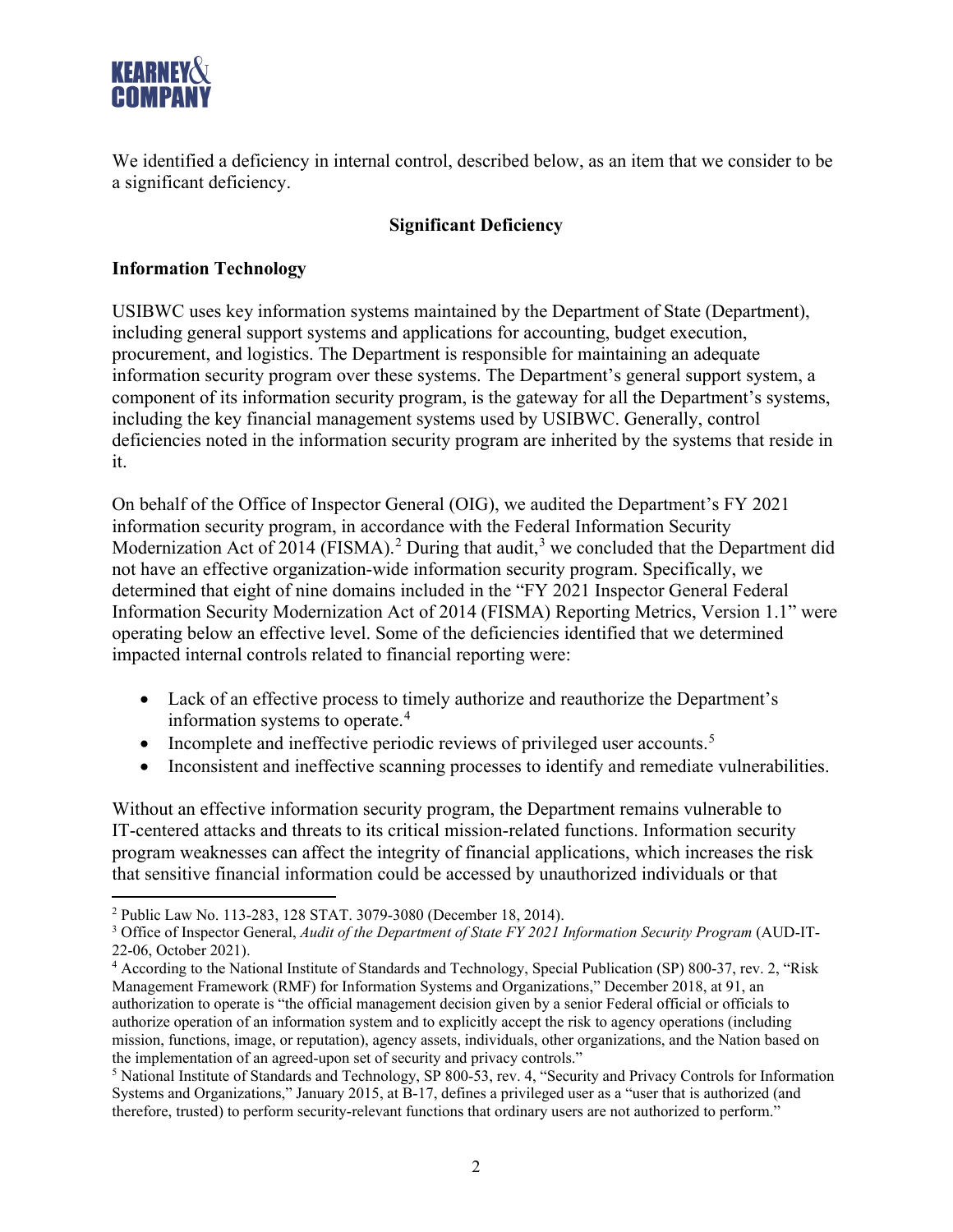

financial transactions could be altered, either accidentally or intentionally. Information security program weaknesses and deficiencies increase the risk that USIBWC will be unable to report financial data accurately.

We considered the weaknesses and deficiencies identified during the FISMA audit to be a significant deficiency within the scope of the FY 2021 financial statements audit. We have reported IT security control weaknesses and deficiencies as a significant deficiency in each of USIBWC's financial statement audits since FY 2012.

#### **Status of Prior Year Findings**

In the Independent Auditor's Report on Internal Control Over Financial Reporting, which was included in the audit report on USIBWC's FY 2020 financial statements, $6$  we noted one issue that was related to internal control over financial reporting. The status of this issue is summarized in Table 1.

#### **Table 1. Status of Prior Year Finding**

| <b>Control Deficiency</b>     | <b>FY 2020 Status</b>  | FY 2021 Status         |
|-------------------------------|------------------------|------------------------|
| <b>Information Technology</b> | Significant Deficiency | Significant Deficiency |

#### **USIBWC's Response to This Report**

USIBWC management has acknowledged receipt of our report in a separate letter without additional comment. That letter is included in this report as Appendix A. We did not audit management's response and, accordingly, we express no opinion on it.

#### **Purpose of This Report**

The purpose of this report is solely to describe the scope of our testing of internal control over financial reporting and the results of that testing and not to provide an opinion on the effectiveness of USIBWC's internal control. This report is an integral part of an audit performed in accordance with *Government Auditing Standards* and OMB Bulletin No. 21-04 in considering the entity's internal control over financial reporting. Accordingly, this report is not suitable for any other purpose.

Keawer " Corp ony

Alexandria, Virginia January 14, 2022

<span id="page-5-0"></span><sup>6</sup> OIG, *Independent Auditor's Report on the International Boundary and Water Commission, United States and Mexico, U.S. Section, FY 2020 Financial Statements* (AUD-FM-21-09, January 2021).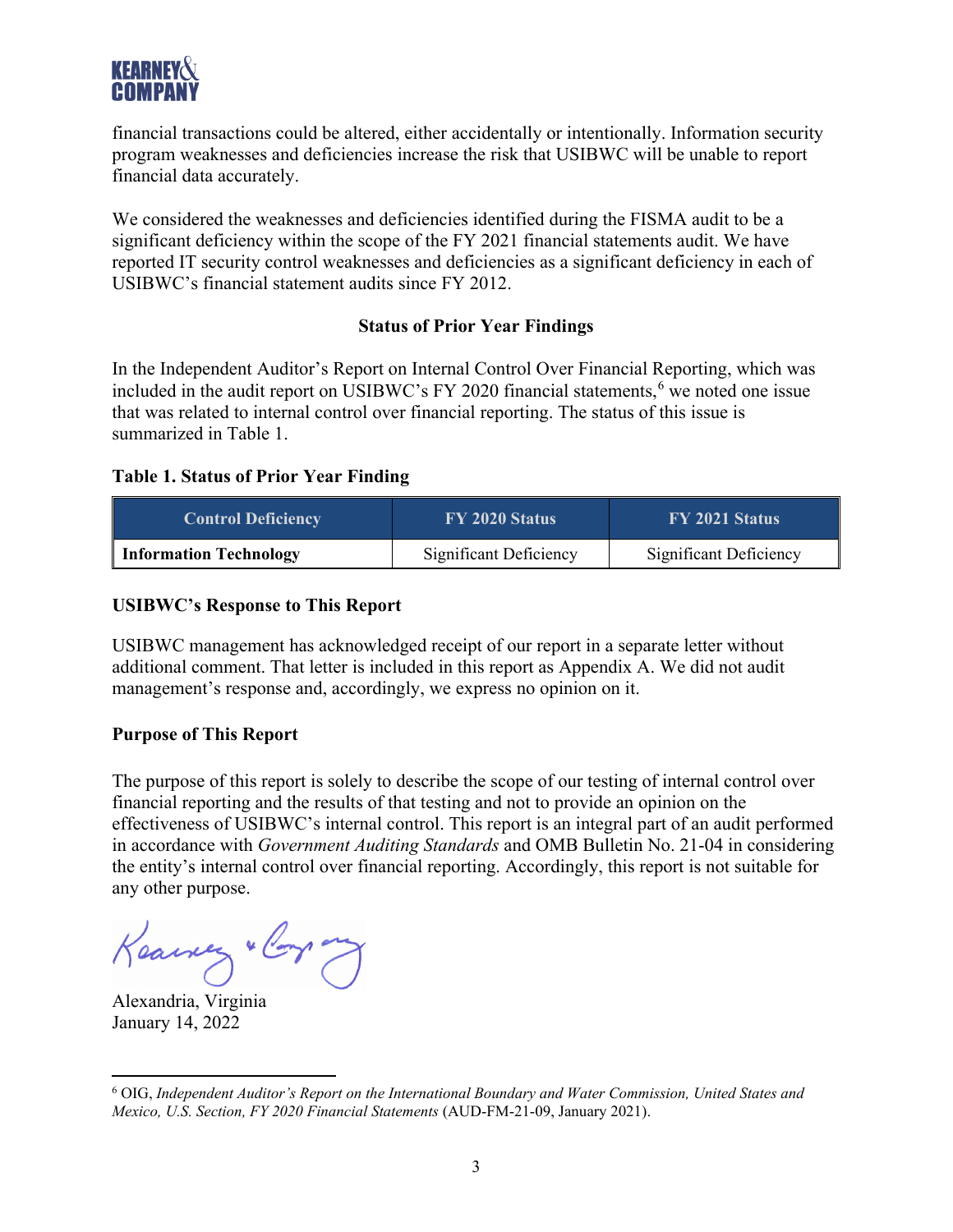

## **INDEPENDENT AUDITOR'S REPORT ON COMPLIANCE WITH LAWS, REGULATIONS, AND CONTRACTS**

To the United States Commissioner of the International Boundary and Water Commission, United States and Mexico, U.S. Section, and the Senior Official Performing the Duties of the Inspector General

We have audited, in accordance with auditing standards generally accepted in the United States of America; the standards applicable to financial audits contained in *Government Auditing Standards*, issued by the Comptroller General of the United States; and Office of Management and Budget (OMB) Bulletin No. 21-04, "Audit Requirements for Federal Financial Statements," the financial statements and the related notes to the financial statements, of the International Boundary and Water Commission, United States and Mexico, U.S. Section (USIBWC), as of and for the year ended September 30, 2021, and we have issued our report thereon dated January 14, 2022.

## **Compliance**

As part of obtaining reasonable assurance about whether USIBWC's financial statements are free from material misstatement, we performed tests of USIBWC's compliance with certain provisions of applicable laws, regulations, and contracts, noncompliance with which could have a direct and material impact on the determination of financial statement amounts. We limited our tests of compliance to these provisions and did not test compliance with all laws, regulations, and contracts applicable to USIBWC. However, providing an opinion on compliance with those provisions was not an objective of our audit, and accordingly, we do not express such an opinion. The results of our tests disclosed no instances of noncompliance or other matters that are required to be reported under *Government Auditing Standards* or OMB Bulletin No. 21-04.

During the audit, we noted a matter involving compliance that we will report to USIBWC management in a separate letter.

#### **Purpose of This Report**

The purpose of this report is solely to describe the scope of our testing of compliance with laws, regulations, and contracts and the results of that testing and not to provide an opinion on the effectiveness of the entity's compliance. This report is an integral part of an audit performed in accordance with *Government Auditing Standards* and OMB Bulletin No. 21-04 in considering the entity's compliance. Accordingly, this report is not suitable for any other purpose.

Keawery " Corp any

Alexandria, Virginia January 14, 2022